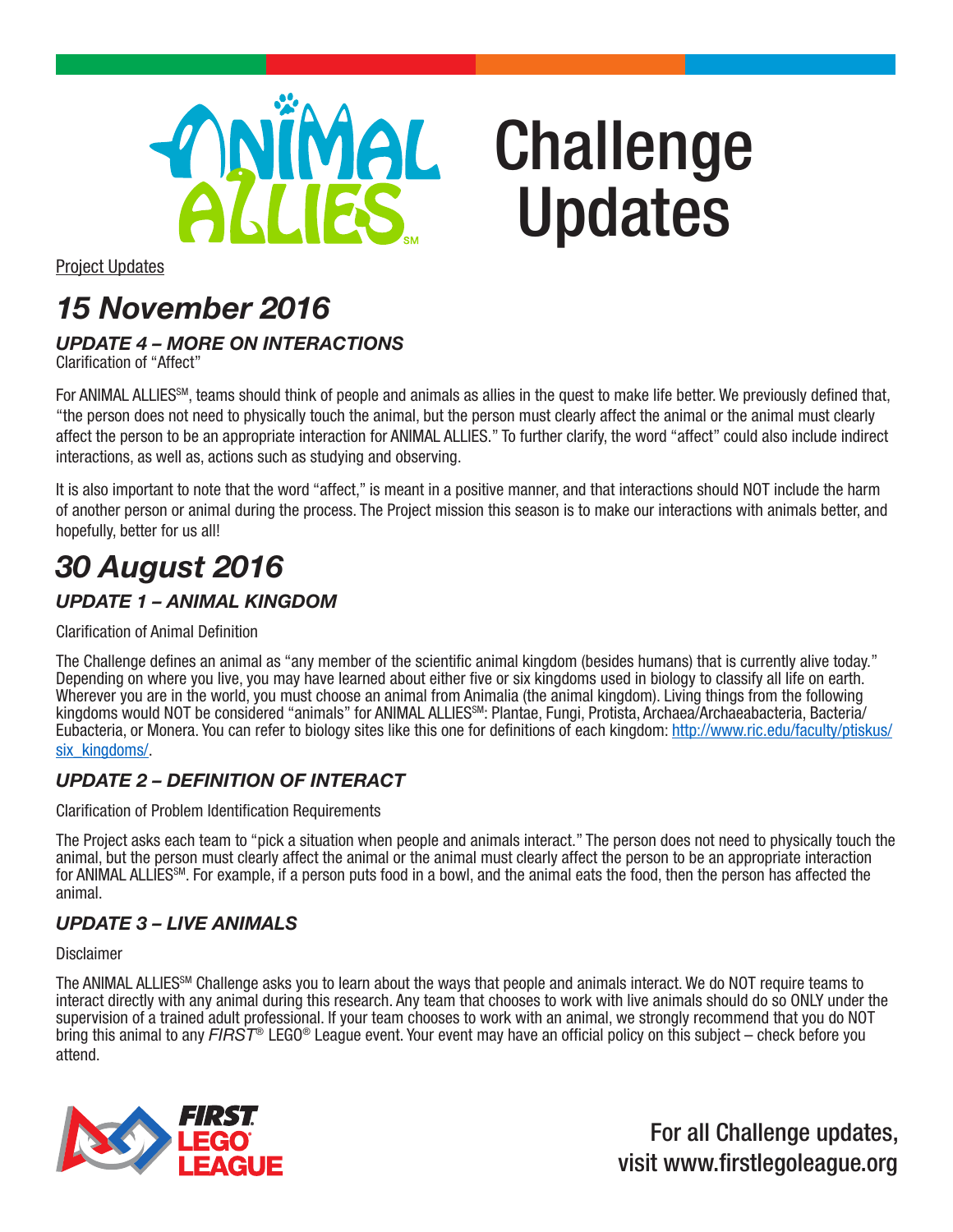

# Challenge Updates

Robot Game Updates

## *3 November 2016*

#### *UPDATE 4 – THE SCOPE OF "MORE"*

Official Ruling

Due to continuing uncertainty about D02 Bullet 3 (The scope of the "MORE," statement); we have decided to extend you the Benefit Of The Doubt as follows:

• M04 – If multiple pieces of Food are in one area, but are not alike, only the points for that particular Target Area do not count.

• M09 – If more than one Manure Sample is Transported at a time, only those particular Manure Samples will not count. Other/legally Transported Manure Samples are unaffected.

#### *UPDATE 3 – FROG MODEL/FROG COUNT*

Official Ruling

It is unclear when to treat the Frogs as two animals, so here are the rulings:

- Each Frog meeting scoring requirements will score.
- It is OK to load the Frog Model at the start of the match.

### *28 October 2016*

#### *UPDATE 2 – SENSOR IDENTIFICATION*

Correction of typo in Challenge Guide

Our Challenge Guide misidentifies the touch sensor. The words "GYRO/ANGLE" are under the touch sensor rather than the Gyro Sensor. The picture of the Gyro sensor is just labeled as EV3.

## *30 August 2016*

#### *UPDATE 1 – "ALL" SAMPLES*

Wording Change for Mission M15

Original: "All *twelve* Manure Samples are completely in the Training And Research Area" "All **seven** Manure Samples are completely in the Training And Research Area"



For all Challenge updates, visit www.firstlegoleague.org